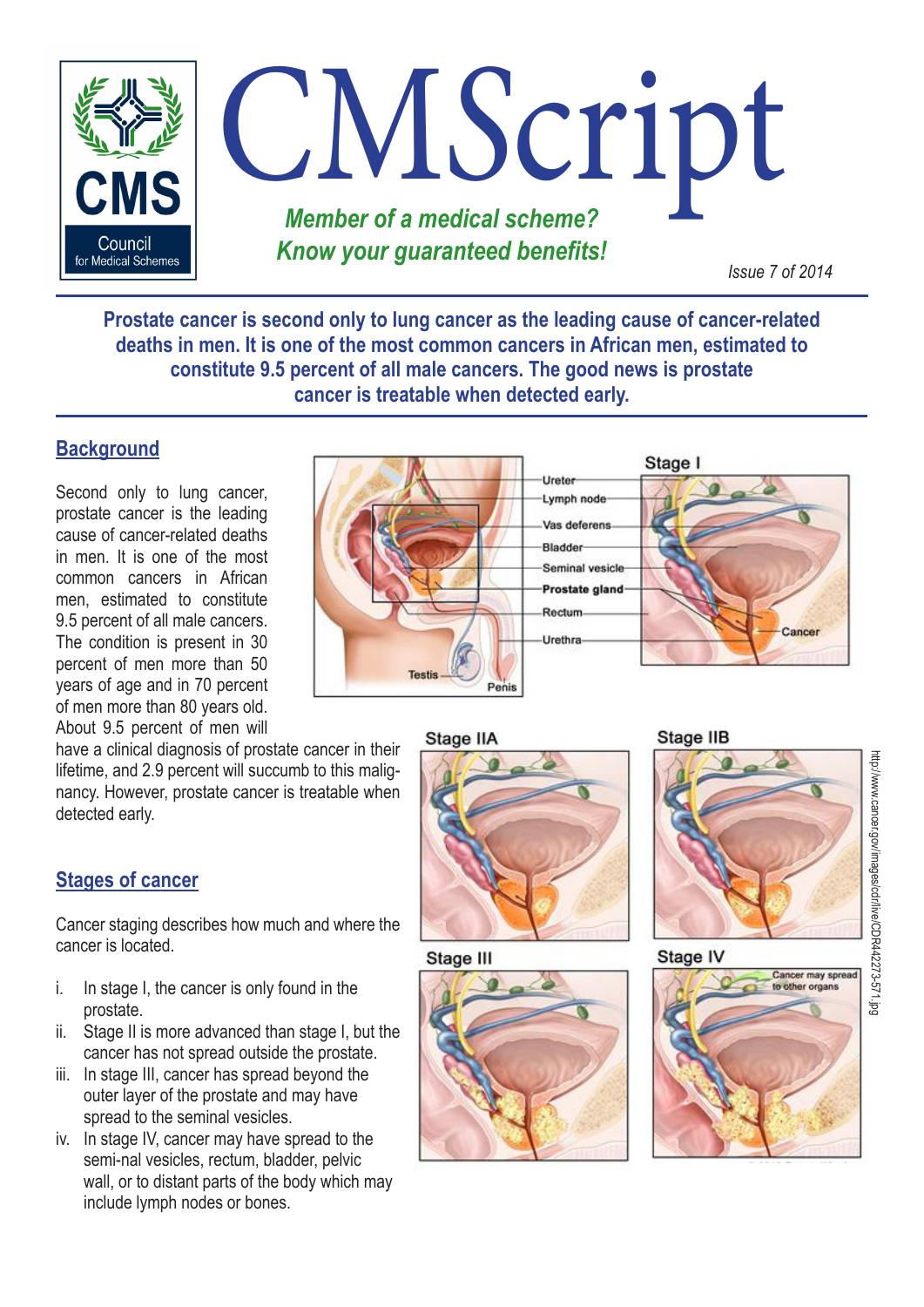## **Grading of prostate cancer**

Grading is used to describe how abnormal or aggressive the cancer cells appear. The grade helps to predict longterm results, response to treatment and survival. The Gleason scale is the most common scale used for grading prostate cancer. This system assigns cancer cells a score from 1 to 10.

# **Diagnostic tests**

Healthy men without a clinical disease (screening) or with clinical suspicion of prostate cancer are offered a test called prostate specific antigen (PSA). Men presenting with raised or rising PSA levels should be offered a biopsy as the abnormal PSA is non-specific in diagnosing cancer. The PSA level may be elevated in non-cancerous conditions such as benign prostate hypertrophy and prostatitis.

The cornerstone of prostate cancer diagnosis is biopsy.

Therefore, the diagnosis of prostate cancer should only be made once the histology confirms cancer.

After the prostate cancer is diagnosed, several tests are done to confirm whether cancer cells have spread within the prostate or to other parts of the body.

The following tests and procedures may be used in the staging process:

i. A bone scan detects whether there are rapidly dividing cells such as cancer cells in the bone. Magnetic resonance imaging (MRI) uses a magnet, radio waves and a computer to make a series of detailed pictures of areas inside the body.

ii. Computerised axial tomography (CAT scan) makes a series of detailed pictures of areas inside the body, taken from different angles.

iii. Pelvic lymphadenectomy is a surgical procedure which removes the lymph nodes in the pelvis to look for cancer cells under a microscope.

iv. Seminal vesicle biopsy is the removal of fluid from the glands that

make semen (seminal fluid) using a needle aimed at analysing the fluid for cancer cells under a microscope.

The process of staging helps the doctor to plan treatment.

#### **Management**

There are several treatment options available for localised disease, namely active surveillance, radical prostatectomy, external beam radiotherapy and brachytherapy. In the case of metastatic prostate cancer, the usual primary treatment is hormone therapy (androgen deprivation or anti-androgens). However, this mode of treatment is also increasingly being used for men with locally advanced, non-metastatic disease.





# **Signs and symptoms**

Cancer in its early stages rarely produces symptoms. Symptoms of urinary obstruction usually occur in advanced stages of cancer. There may be blood in the urine or semen, painful ejaculation, urinary retention, difficulty and frequency of urination, and decreased size and force of the urinary stream.

Cancer may sometimes spread to lymph nodes and bones. Symptoms of metastasis include backache, hip pain, perineal and rectal discomfort, anaemia, weight loss, weakness, decreased urine output and spontaneous pathological fractures.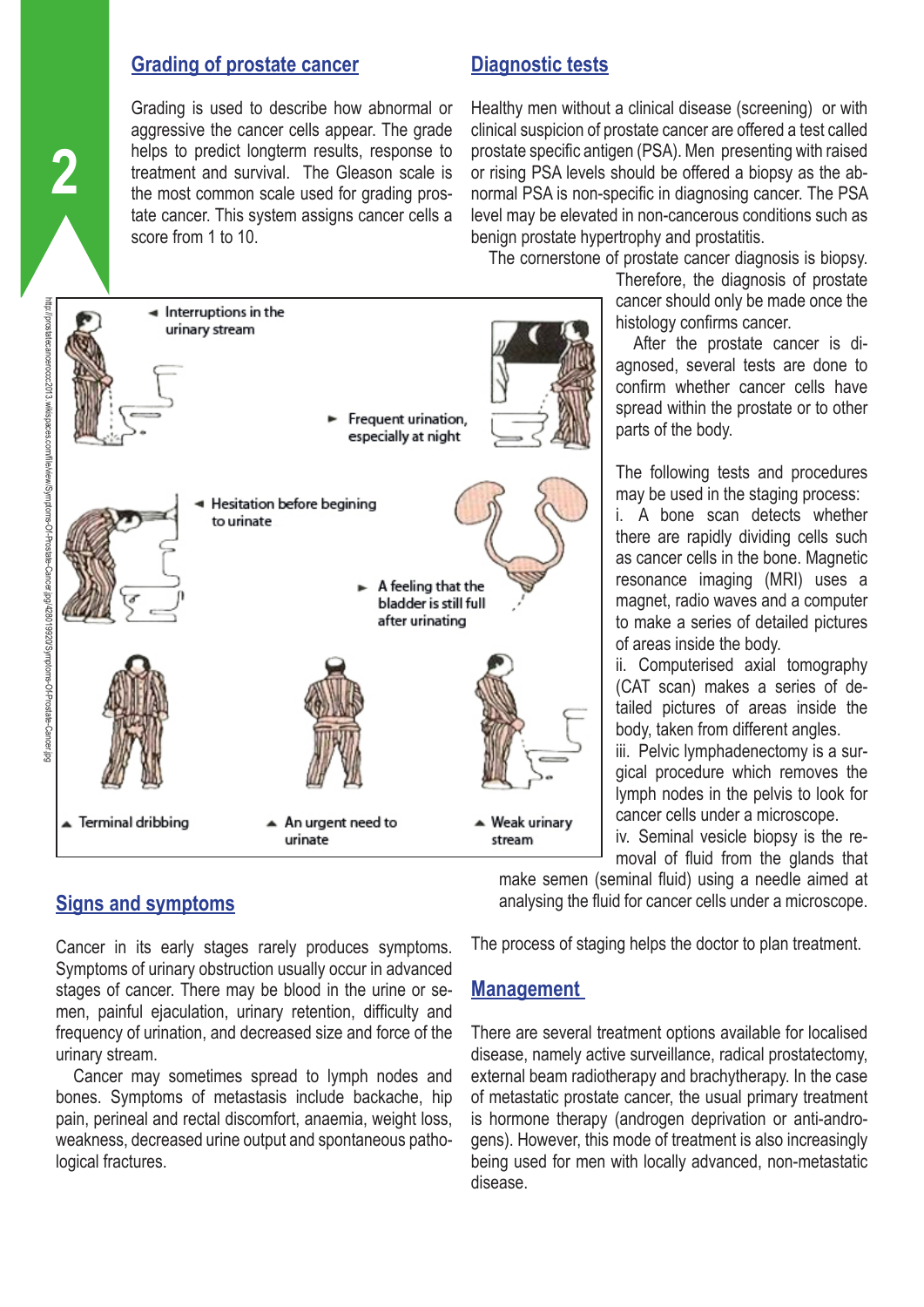

## **Deferred treatment**

Deferred treatment includes watchful waiting and active surveillance. Watchful waiting and active surveillance are treatment strategies used for older men who do not have signs and symptoms, or have other medical conditions.

#### **a) Watchful waiting**

Watchful waiting involves closely monitoring the patient's condition without giving any treatment until signs or symptoms appear or change. The patient would then be treated with resection of the prostate or other procedures to relieve urinary tract obstruction and hormonal therapy or radiotherapy for the palliation of metastatic lesions.

#### **b) Active surveillance**

Active surveillance is closely following a patient's condition without giving any treatment unless there are changes in test results. It is used to find early signs that the condition is getting worse. The aim is to reduce the proportion of overtreatment in patients with low-risk prostate cancer, without giving up radical treatment, as happens with the watchful waiting strategy.

Active surveillance is indicated in patients who meet the following criteria:

- in younger patients with life expectancy of more than 10 years, stage I prostate cancer;
- in asymptomatic patients with life expectancy of  $\leq$ 5-10 years, stage II prostate cancer;
- in patients who are candidates for active treatment yet wish to defer treatment.

#### **Radical Prostatectomy**

Radical prostatectomy is considered the standard first-line treatment for prostate cancer and is used in patients where the tumour is confined to the prostate. It is indicated in the following:

- patients with low and intermediate risk disease;
- elected patients with high-risk localised disease.

Care elements of radical prostatectomy include assessment for fitness of surgery and prostatectomy.

**3**

#### **Radiation therapy**

Radiation therapy is a cancer treatment that uses high-energy X-rays or other types of radiation to kill cancer cells or keep them from growing. There are two types of radiation therapy, namely external beam radiation therapy (EBRT) and brachytherapy (internal radiation therapy).

#### **a) External beam radiation therapy**

External beam radiation therapy (EBRT) is indicated for the following:

- in localised cancer with adjuvant androgen deprivation therapy in high-risk, localised cancer;
- as post-operative radiation therapy in patients with tumour stage III;
- in locally advanced prostate cancer with androgen deprivation therapy.

# **b) Brachytherapy**

Brachytherapy is more suitable for localised cancer. Two modalities of brachytherapy are used, namely permanent low-dose radiation and temporary high-dose radiation. Brachytherapy has a higher predicted probability of maintaining erectile function as compared to EBRT. This riskbenefit ratio is higher for patients with localised disease than for patients with locally advanced disease.

#### **Hormone therapy**

Hormone therapy is a cancer treatment that removes hormones or blocks their action and stops cancer cells from growing. Hormones are substances made by glands in the body and circulated in the bloodstream.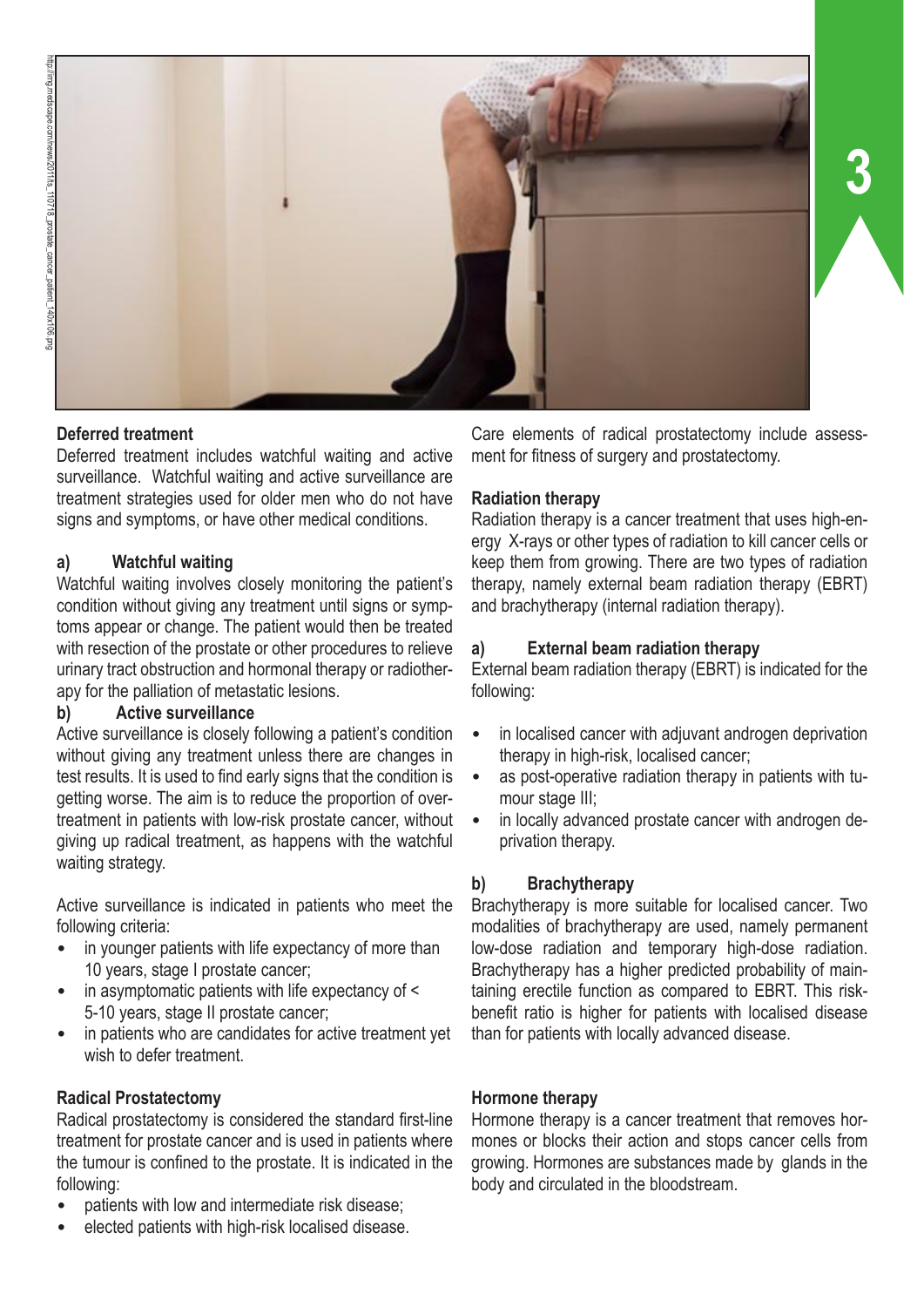Androgen blockade is indicated in the following instances:

where a patient with localised disease may be offered androgen deprivation therapy as firstline treatment if there are contraindications to radiotherapy and radical prostatectomy;

in intermediate and high risk patients.

#### **Chemotherapy**

Chemotherapy is a cancer treatment that uses drugs to stop the growth of cancer cells, either by killing the cells or by stopping them from di-

viding. When chemotherapy is taken by mouth or injected into a vein or muscle, the drugs enter the bloodstream and can reach cancer cells throughout the body.

# **What is covered by the prescribed minimum benefits (PMBs)**

Treatable prostate cancer is a PMB condition. According to the PMB regulation, treatable cancers are defined as follows:

- they involve only the organ of origin, and have not spread to adjacent organs;
- there is no evidence of distant metastatic spread;
- they have not, by means of compression, infarction, or other means, brought about irreversible and irreparable damage to the organ within which they originated (for example brain stem compression caused by a cerebral tumour) or another vital organ;
- if points  $(i)$  to  $(iii)$  do not apply, there is a well demonstrated five-year survival rate of greater than 10% for the given therapy for the condition concerned.



**4**

# **Complications**

#### **Erectile dysfunction**

Tumour growth or treatments such as surgery and radiation therapy can damage the delicate nerves near the prostate that control erection, leaving a patient unable to achieve or maintain an erection or to engage in sexual activity.

#### **Incontinence**

Prostate cancer can affect the bladder and urethra, leading to problems ranging in severity from an overactive to occasional accidental leakage of urine or complete loss of bladder control.

All medical schemes are required by law to pay for the diagnosis, treatment and care costs of PMB conditions in full. However, not all the treatments described are included at PMB level of care. Most of the treatments mentioned have similar outcomes yet different costs. Should surgery be an option for a member, open radical prostatectomy is considered PMB level of care. Laparascopic radical prostatectomy is not included at PMB level of care.

Regarding brachytherapy, permanent low-dose radiation is at a PMB level of care but the temporary high-dose radiation, which is a more recently developed intervention, has to be subjected to economic evaluation before it is considered to be at PMB level of care.